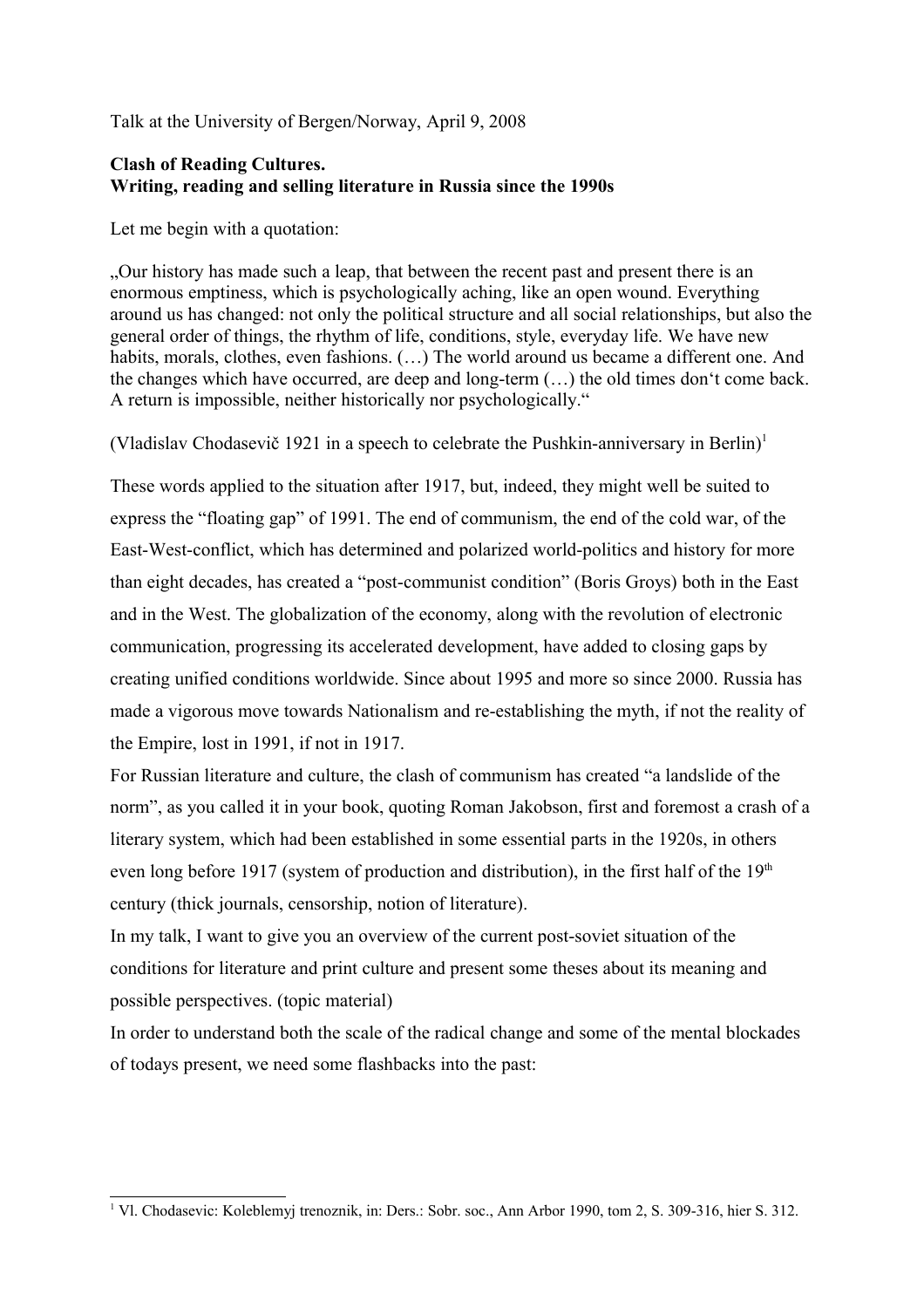#### **Flashback No. 1) into the Soviet period**

- **Centralized book market** since early 1930s. No supply and demand-system, but centralized production of books, released after passing (5-11 stages of) censorship, to be distributed all over the country by mailing system. All books to be sold within 3 months (i.e. no stock-system);
- **Normative literary education**. Literature was defined primarily as an institution of ideological and moral education, transferring ideology into emotions and minds. Literature AND culture were promoted as a homogenous, comprehensive body of works, hierarchically structured by value and accessible to everybody. Literature was distributed by a wide-spread system of mass-libraries, which incorporated the idea of a strong canon (the Making of a Soviet Mass Literature, esp. in the 1970-80s). Literary criticism was assigned to explain, evaluate and structure this corpus of "Soviet literature", "world literature", "kul'tura reci"; "kul'turnost'".
- This system was effectively incorporated by the "**thick journals**" as the leading print media. By their combination of fiction and criticism, as well as through the social and political journalism they offered, these publications had shaped literary life in Russia and the Soviet Union ever since the early nineteenth century, throughout the country, thereby creating a certain **stability and homogeneity of the readership and participants of literary culture.** (longterm hierarchies of literary authorities, strong canons of both official and inofficial literature), literary taste and value systems, a strong connection between center – the capitals – and periphery,
- Since the 1970s, due to paper-shortage and censorship politics, a **deficitary economy** became part of the official State-supplied policy in Soviet print culture, creating a dual system of canons and values. 85% of readers supplied themselves with readingmaterial from **public libraries,** while at the same time, between 1965-85 only 10% of all books produced were available in public libraries. The number and amount of private **home libraries** rose considerably. Obtaining deficitary books (including Berezka-purchases or presents, samizdat and tamizdat) for private libraries became more meaningful, as "symbolic capital" (Bourdieu), than obtaining material goods, and created a monopole for both official and inofficial intelligentsia on "access to and interpretation of" the most valued works of art and literature.
- The State itself, paradoxically, supported this duality and thereby the separation of culture into official, inofficial and underground cultures as well as the gap between urban, mostly Moscow-Leningrad intelligentsia and readers in the rest of the empire.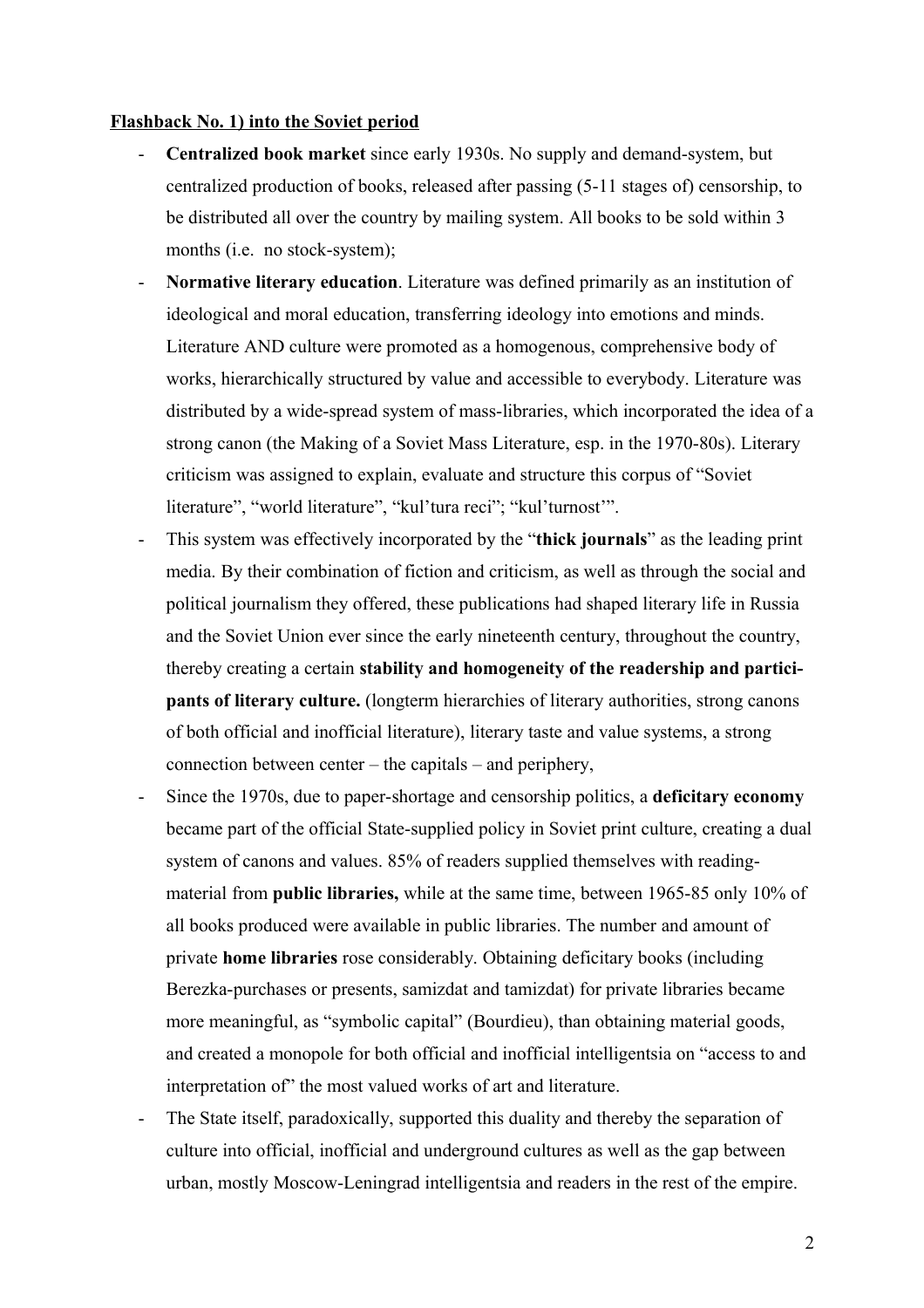Several times, an effort was made to deal with this paradox and balance the dysfunctional book market, i.e. to both meet to some extent the needs and wishes of wide readership AND shape or manipulate their taste. For example the **"makulatura project" (1974-1985):** Citizens could submit books which they hadn't read or didn't want to read as "old – makulatura – paper" in exchange for a set of newly published books from certain series (like from the series "roman-gazeta", historical novels etc. Per series: 10-12 titles from different genres, incl. childrens lit, Russian and non-Russian fiction, classical and contemporary, like roman-gazeta bestsellers: Valentin Pikul', V. Rasputin, A. Christie, A. Dumas, Geoffrey Chase, G. Baklanov, and series "plamennye revoljucionery", "prokljatye koroli") Before: 100.000-200.000 was considered mass-production. In "roman-gazeta" 4-5 Mio. ) Within 10 years 125 books in 200 Mio. copies in Soviet houses (standardized library).. **CARICATURE Lovell makulatura** 

#### **Flashback 2) into the perestroika period (1986-1991):**

- The groundbreaking changes in Russian society since the mid-eighties, which led to the downfall of communism, to the decline of the Soviet empire and opened up a longterm transition were <u>to a large extent prepared and pushed forward by the literary</u> elite. Writers and critics played a key role in the dynamics of the political, cultural and mental opening of Soviet society during the years of the perestroika.
	- Since 1986/7 artists and intellectuals, whose hopes for reforms had been disillusioned since 1968, joined the cause of reform-communist intellectuals as they struggled for power against the defenders of the old regime. The overwhelming interest of the population in all the revelations served up in the journals raised the hopes of the reformist intelligentsia, the *shestidesiatniki*, that the utopian goals of the Thaw period, and even those of the 1920s, could be achieved: these intellectuals set their sights on a renewal of socialism and the unification not only of the intelligentsia with the newly enlightened political leadership, but also with the masses who, by assimilating the moral values of classical and more recent unofficial Russian high culture, would raise themselves to the challenge of creating a civilised modern society. Thanks to the courageous efforts of intellectuals, artists, writers, editors, many formerly suppressed works of literature, philosophy, film and music were published, censorship and ideological control were lifted, nonconformist intellectuals were championed and in many cases brought back to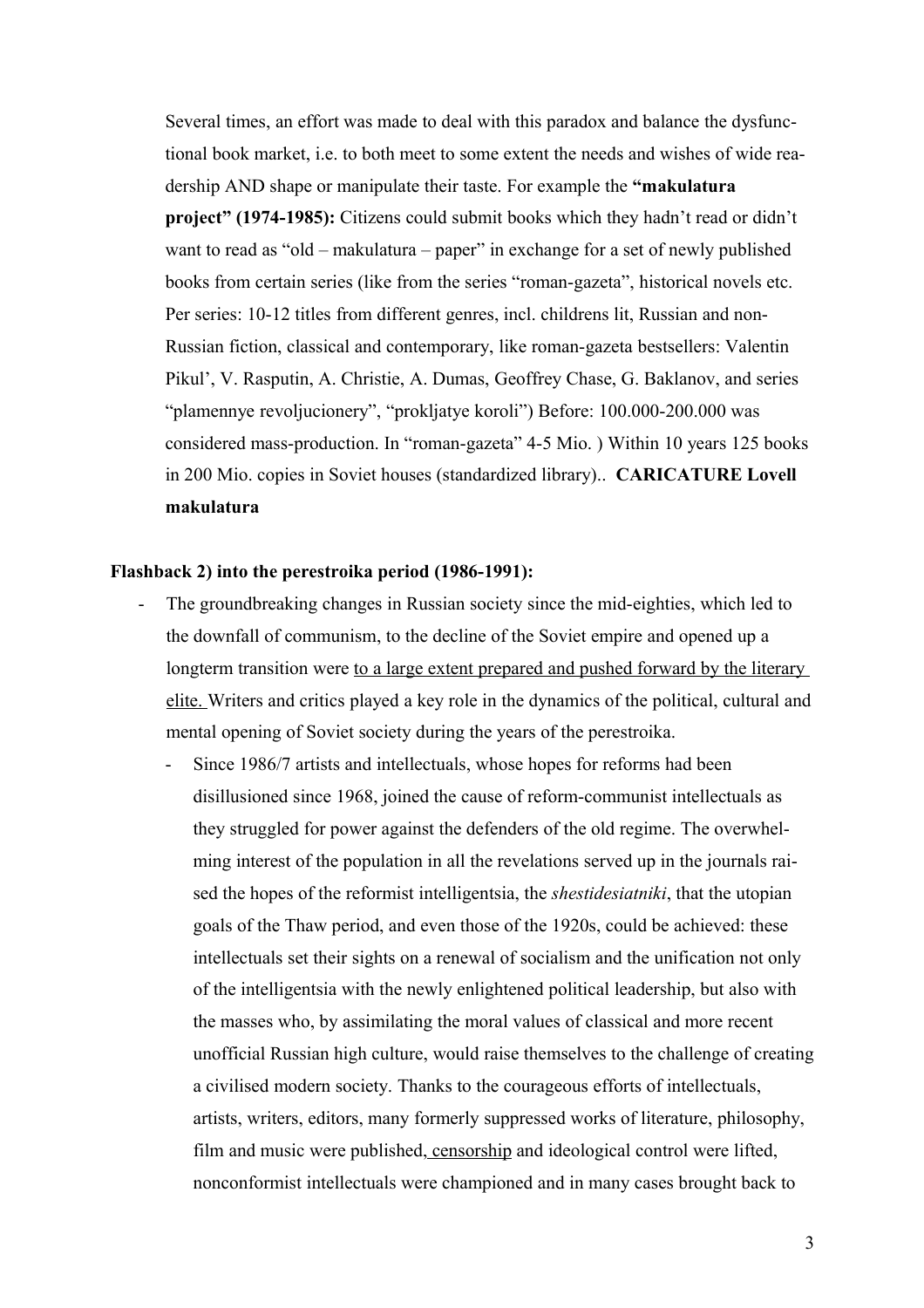positions of cultural prestige and authority.<sup>[2](#page-3-0)</sup> The thick monthly journals experienced an unprecedented boom, which brought the leading journals *Novyi mir*, *Druzhba narodov* and *Znamia* average monthly circulations of more than a million. *Novyi mir* even reached a figure as high as 2.7 million.

- Much like in the 1860s after the abolition of serfdom and the 1960s, Aleksandr Tvardovskii (Novyi mir: Solzhenitsyn: Odin den'), certain critics became the "vlastiteli dum", speaking for a whole generation or voicing opinions which had to be suppressed for decades: shestidesiatniki 'socialism with a human face': The period from 1986-89 can therefore be called the period of mobilizing a mass audience for the perestrojka.
- Emigrants returning by text or in person (f.e. Andrei Siniavskii), challenging their norms which in spite of ideological differences were similarly conservative in terms of aesthetic and moral standards;
- With the opening and gradual abolition of censorship, ideological conflicts in both official and inofficial culture came to the surface, the "civil war of words" (a metaphor quoted from the liberal critic Vladimir Vigilianskii in 1988) broke out, which had latently polarized literary life since the 60s, 70s. These ideological conflicts merged with a fight for power and material privileges, for many simply existence (2500 prof. writers only in Moscow!)
- Ideologically, there were three opposing positions/parties: 1.) liberal, reform-oriented critics (Alla Latynina, Iurii Burtin, Igor' Dedkov, Lev Anninskii) , 2. nationalbolshevist, neo-stalinist critics (Aleksandr Baigushev, Iurii Bondarev, Aleksandr Prokhanov; 3. neoslavophile, anti-marxist-leninist critics (rural prose) (Irina Rodnianskaia, Renata Gal'tseva, Igor' Vinogradov, Vadim Kozhinov) – all belonged sociologically and biologically to one (thaw) generation;
- but also a new conflict of generations emerged between young and old critics (middleaged generation of forties was less significant), in which young critics – some protagonists of postmodernism – enforced a moral and aesthetic confrontation and attacked the old ones for their ONE and the SAME cultural attitudes and paradigms (didactic attituge, moral, normative notion of literature, modelled after the classics, mission of the great writer as authoritarian).

<span id="page-3-0"></span><sup>2</sup> Grigorii Baklanov became chief editor of *Znamia*, Sergei Zalygin of *Novii mir* and Vitalii Korotich took over the weekly magazine *Ogonek*. All three of these men had been popular writers since the 1960s.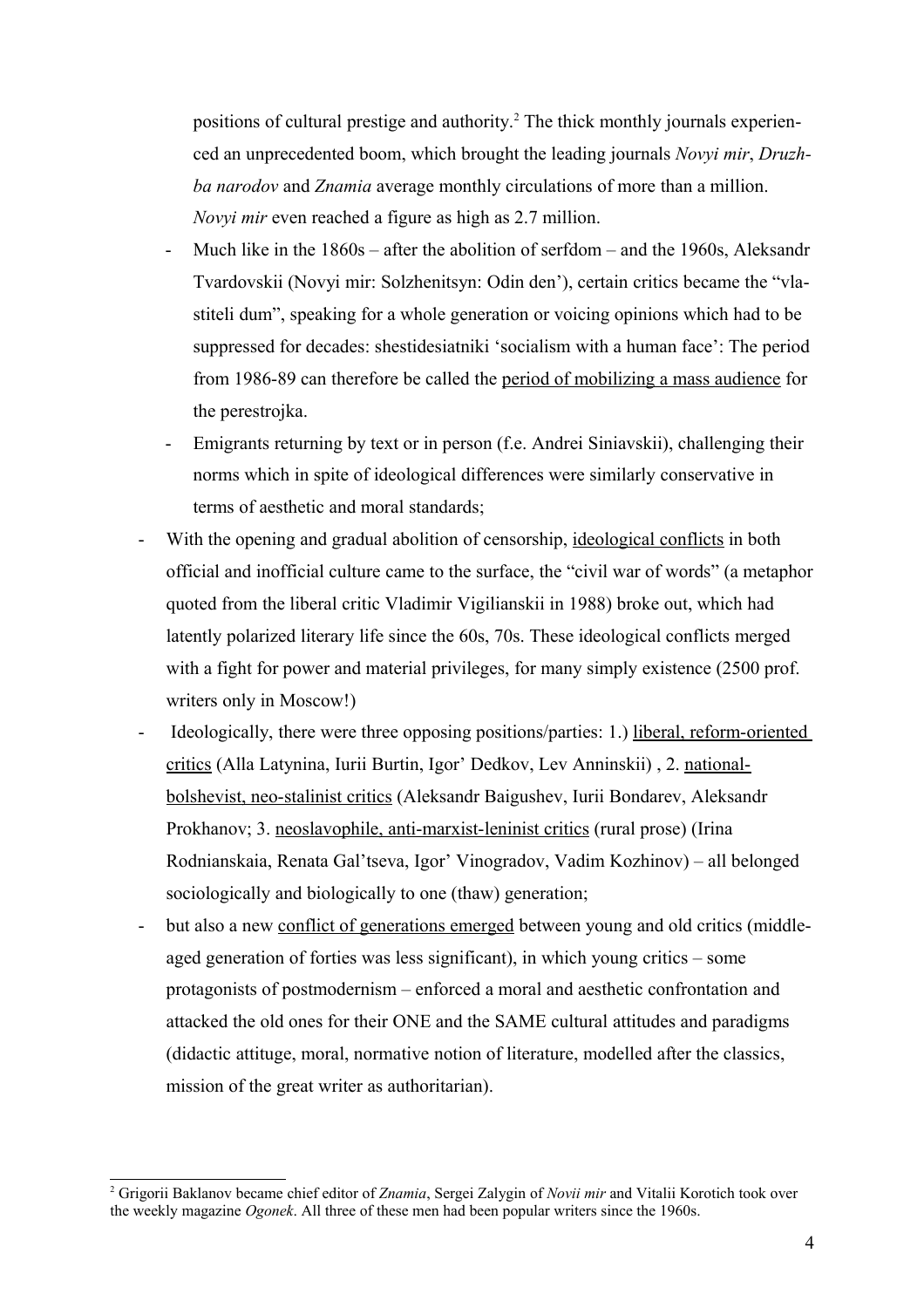|                | 1985    | 1986    | 1987    | 1988             | 1989             | 1990             | 1991    | 1992    | 1993   |
|----------------|---------|---------|---------|------------------|------------------|------------------|---------|---------|--------|
| Nm             | 430,000 | 415,000 | 495,000 | $1.15 \text{ m}$ | $1.55 \text{ m}$ | 2.7 <sub>m</sub> | 200,000 | 241,300 | 60,000 |
| Dn             | 156,000 | 160,000 | 150,000 | 800,000          | 1.1 <sub>m</sub> | 800,000          | 200,000 | 100,000 | 45,000 |
| Zn             | 175,000 | 250,000 | 270,000 | 500,000          | 980,000          | 1 <sub>m</sub>   | 419,000 | 192,000 | 73,000 |
| Zv             | 120,000 | 120,000 | 140,000 | 150,000          | 310,000          | 340,000          | 130,000 | 70,000  | 35,000 |
| Mo             | 500,000 | 500,000 | 430,000 | 750,000          | 770,000          | 450,000          | 150,000 | 85,000  | 35,000 |
| N <sub>S</sub> | 200,000 | 220,000 | 220,000 | 240,000          | 313,000          | 488,000          | 311,000 | 163,000 | 92,000 |
| Ok             | 156,000 | 175,000 | 185,000 | 252,000          | 385,000          | 335,000          | 242,000 | 114,000 | 60,000 |

**The Boom of Journals during the Perestroika period (here: 1985-1993)**

Nm = *Novyi mir*; Dn = *Druzhba narodov*; Zn = *Znamia*; Zv = *Zvezda*; Mo = *Moskva*; Ns = *Nash sovremennik*; Ok = *Oktjabr'*; [3](#page-4-0)

#### *So what went wrong?*

*Which role does the literary intelligentsia play in the discourse of cultural reorientation and national identity esp. since the mid-90s?* 

*Were the new conditions of marketing literature responsible for this marginalization, or is it the influence of imported Western mass culture, as some critics have argued? How far have literature and criticism enabled the process of mental liberation and democratisation, and how far have they failed to adapt to new challenges, slowed down or even blocked this process, in other words, how far can we speak of their own responsibility for the devaluation?*

#### **Flashback 3) into the Post-Perestroika period (1991-1995)**

The hopes of the intelligentsia, both the conformist and the non-conformist one, turned out to be an illusion. Twenty years later, in 2005, both literature and literary criticism have lost most of their former status, authority and influence. Over the past decade, it has become marginal and rather meaningless. Copies of the monthly literary journals have fallen from once 1.2Mio. to an average of 5000. Both the writer, *Velikii Pisatel' Russkoi Zemli*, as some postmodern critics called it ironically, and his eternal rival, the critic, have been replaced by the publisher – the PR face of literature – in a radically commercial environment. What we see today, is a massive erosion of the intelligentsia, a dissolution of all the state institutions that had ruled literary life since 1917, the commercialisation of culture and a changing impact of new mass media, which has massively devaluated the status and role of literary criticism, the intelligentsia in general.

<span id="page-4-0"></span><sup>&</sup>lt;sup>3</sup> Birgit Menzel, *Bürgerkrieg um Worte. Die russische Literaturkritik der Perestrojka*, Köln-Wien, 2001, p. 46.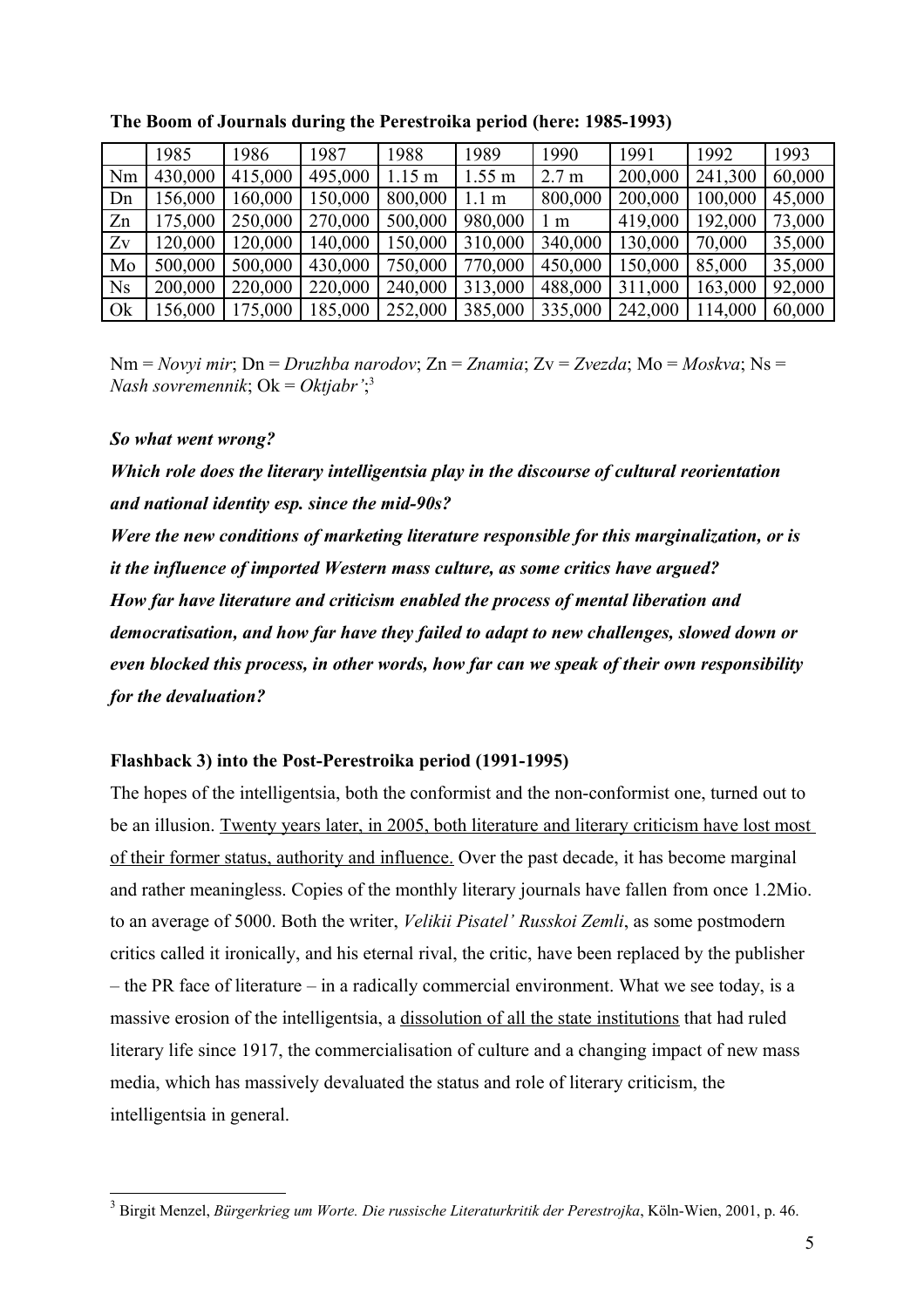**After 1991** the situation took another radical turn: by the almost overnight commercialisation of culture, critics and intellectuals were confronted with several new realities at the same time What were the new conditions, challenges?

# • **Privatization of the print culture**

- A new law on the press (June 1990) opened up process of privatization of print culture, which changed the working conditions, subsequently the image of the author and the very station and notion of literature in society altogether.

- Not only book production but also periodicals began to follow the rules of the market instead of the interests of the intelligentsia. While in 1985 across Russia 3,869 periodicals (not including newspapers) were published with an annual total of 2,726 million copies, in 1994 there were 3,007 periodicals with only 306 million copies and, in 1999, 3,358 periodicals with 601 million copies.

# - **Commercialization of literature**

- Once prices went up and everyday concerns took over most people's lives, once the reforms lost their dynamic speed, and once people had satisfied their initial craving for suppressed art and information, the majority of society reverted to political indifference. The boom was over, the mass reader turned partly to mass literature, and partly away from literature entirely.
- Popular and mass literature and media, which the intelligentsia had ignored and despised all along and thus not noticed before, but now gained considerable influence.
- Russian mass readership was transformed from the mass mobilisation of the late 1980s to mass consumption and entertainment in the 1990s. If in the Stalin era readers had been infantilised,<sup>[4](#page-5-0)</sup> and in late Soviet times they had been socialised as collectors of shortage cultural material, in the 1990s they underwent a period of socialisation as consumers.

# - **Dissolution of all the state institutions**

Writers' Union, Fond pisatelej (as supplying existence), thick journals, publishing houses.

## **The Introduction of competition**

Competition for material existence: state retreated, privileges lost, access to publishing (publishing houses, journals),

<span id="page-5-0"></span><sup>4</sup> About the infantilisation of the Soviet reader, see Evgeny Dobrenko, *The Making of the State Reader. Social and Aesthetic Contexts of the Reception of Soviet Literature*, Stanford, 1997, pp. 282-306; in Russian, *Formovka sovetskogo chitatelia*, M, 1997; idem, 'Vse luchshee – detiam (Totalitarnaia kul'tura i mir detstva)', *Wiener Slawistischer Almanach*, 29, 1992, pp. 159-174.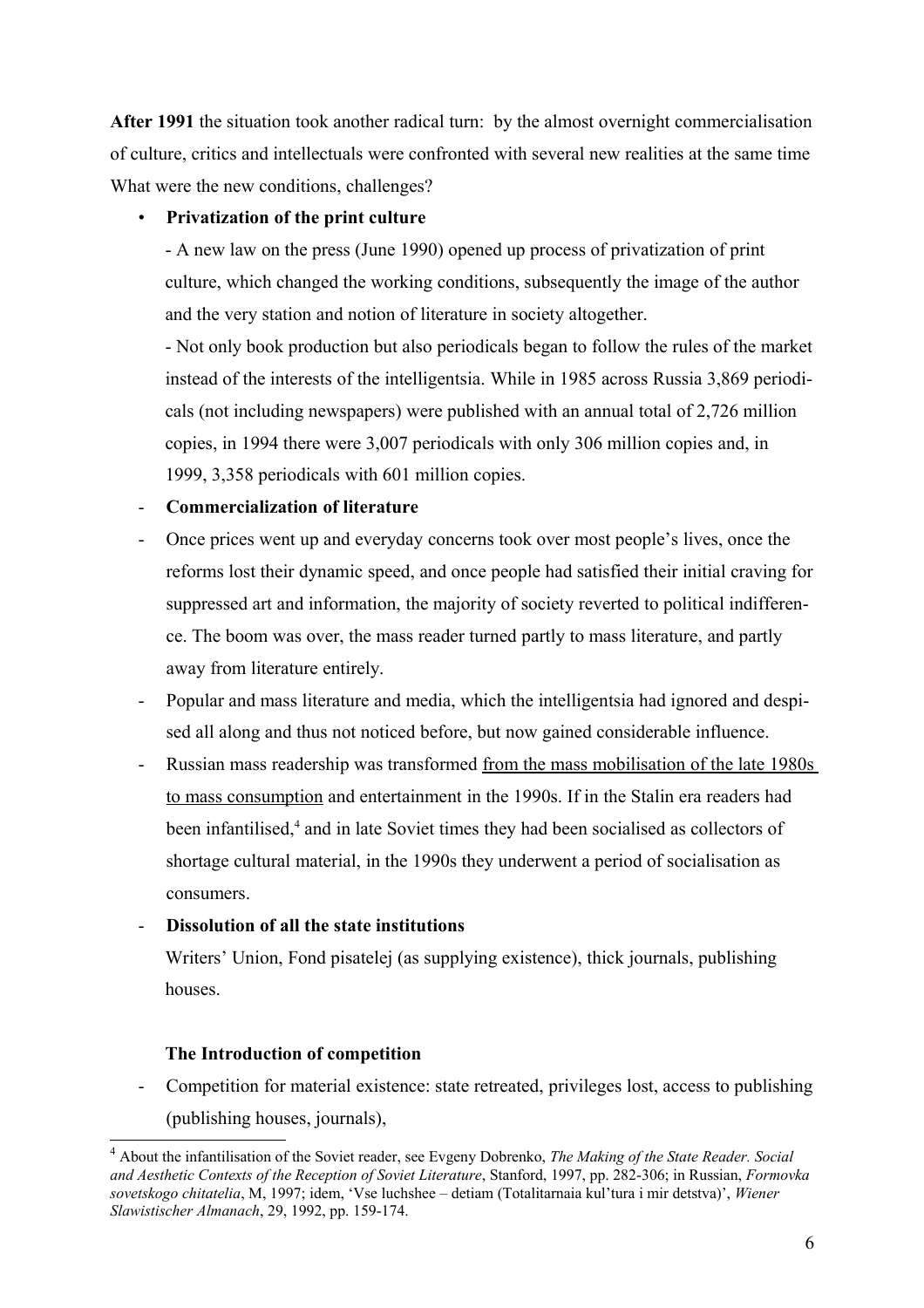- Competition of formerly officially approved writers (in Moscow alone in the early 1980s more than 2000!) and writers who returned from abroad in person or with their books, or appeared from the underground, from the margins, some of them moved into the center (Pelevin, Sorokin).
- Competition with other media, mostly TV, but since the new millennium also the Internet: Although TV even in the 1970s accounted for a much greater proportion of the population's leisure time than was admitted either by the authorities or by the intelligentsia, in the 1990s Russia advanced to become one of the most TV-addicted countries in the world. According to 2001 survey data, 91 per cent of the population watched TV daily, only 24 per cent read a newspaper, and only 4 per cent read magazines.<sup>[5](#page-6-0)</sup>

#### - **Devaluation of the intelligentsia, literature and literary criticism**

- What followed was an avalanche in the quantity of publishing accompanied by a radical devaluation of the intelligentsia's status, activities and values.<sup>[6](#page-6-1)</sup>
- For decades, Soviet literary life had maintained a stable hierarchy of leading writers among readers in both the official and unofficial spheres. The canon stood firm. But reader requests in the 1990s have shown that there is no longer an established pantheon of favourite writers. A survey on the ten greatest Russian writers of the twentieth century revealed such a diversity of preferences and levels of literary quality that no homogenous imagined author can be discerned any more.<sup>[7](#page-6-2)</sup>

<span id="page-6-0"></span> $<sup>5</sup>$  The spread of personal computers, as well as of the Russian internet, has been much less impressive than in the</sup> United States or some countries in Western Europe, and has only begun to grow significantly since 1999. In 2000, only 5 per cent of the population (15.6 million out of 103.9 million adults in Russia) had access to a computer and to the internet. But in the past few years, the young urban generation in particular has massively transferred to this new medium, which for certain genres of literary expression, like popular fantastic literature and criticism, has changed the system of communication altogether.

<span id="page-6-1"></span> $6$  Let us take a closer look at the production of 'mass' literature. In 2001 only 2.3 per cent of all newly published titles were published in more than 50,000 copies, while 35.5 per cent of all titles were published in print-runs ranging only between 500 and 5,000 copies. The bestselling authors of detective novels publish several million books a year. About one third of all fiction titles (36 per cent counted by titles; 47 per cent counted by copies) are still of foreign origin (most of all English, followed by French and German), which indicates that the process of catching up still continues. In the mid 1990s, three out of five new published books were translations. The balance between Russian and foreign authors did, however, vary according to genre in the second half of the 1990s. Romance literature was still dominated almost exclusively by English writers: several of the new Russian authors of romance novels used English pseudonyms. Russia did not seem to offer favourable conditions for generating images of beautiful and happy lives. As for the still heavily favoured detective genre, there was a clear turn to novels set in Russian everyday life written by Russian authors (many of them women). The same renationalisation can be observed in science fiction, fantasy and children's literature.

<span id="page-6-2"></span><sup>7</sup> Reader response research in the late Soviet era was highly manipulated, but after 1985 VTsIOM (the All Russian Centre for the Study of Public Opinion) in Moscow has regularly conducted reliable reader surveys. B. Menzel, 'Der sowjetische Leser als Thema der Forschung. Probleme, Methoden und Ergebnisse der empirischen Literatursoziologie', in *Sprache-Text-Geschichte. Festschrift für Klaus-Dieter Seemann*, München, 1997, pp. 184-200; idem, *Bürgerkrieg um Worte*.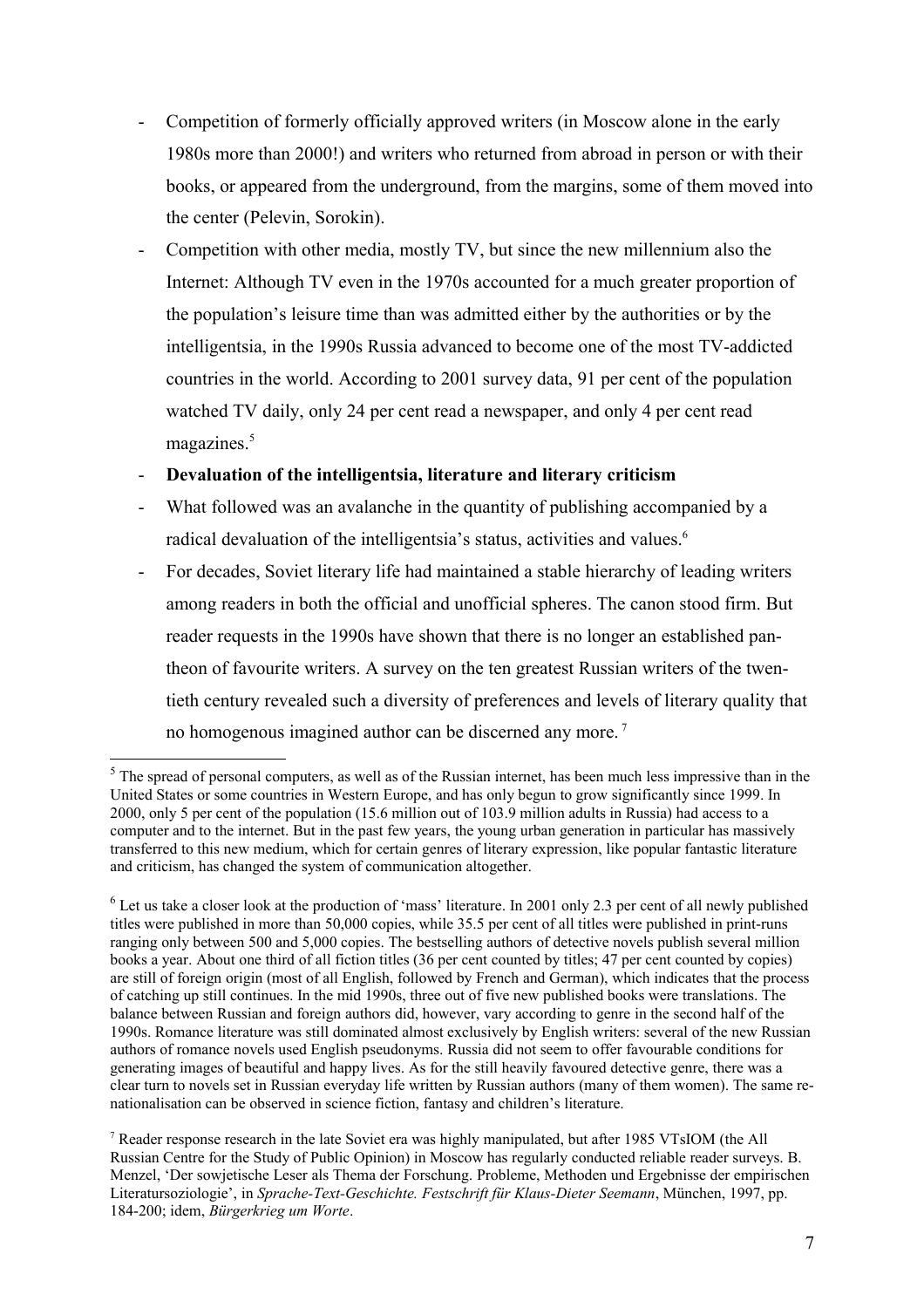- Change of image of writer (success as a paradigm, including economic success)
- Within a short time, the high hopes collapsed to the opposite and an almost apocalyptic disillusion took over most of the intellectuals. Especially the members of the older thaw-generation were in shock about the decline of readership, threatened by the economic crisis in their own professional existence and appalled both by the boom of the popular both Russian and Western in literature and by a new radically different literature from the former aesthetic underground. One of the consequences was an ideological radicalization and a new alliance between the formerly fiercely opposed nationalists of the neostalinist and the anticommunist neoslavophiles on the grounds of a common anti-Westernism, anti-Reform-orientation. (growing Soviet nostalgia – reevaluation of the Soviet past and pre-revolutionary literature;)
- Especially since the second half of the 1990s, the members of the older *shestidesiatniki* generation – the former activists of the unofficial culture and the opinion leaders of perestroika – have almost disappeared from the public stage, due to disillusionment, resignation and despair.

# **The Post-Soviet Reading Cultures: A Transition with a National Face into the Global Market:**

#### **Print culture:**

- **Progressing withdrawal of the State** (2004: 68% of all published books were non-state produced)

In 1991 only 8 per cent of all book titles and 21 per cent of total copies were released by private publishing houses; by 2002 these figures had risen to 66 per cent and 87 per cent respectively.

#### - **Accelerating commercialization**:

#### **More mass-production with less and less variety**

1) After perestroika and post-perestroika's (between 1985 and 1995) (boom of journals! Then economic crisis) radical decrease of both quantity and number of books published (in 1998 the average number of copies was about half of the number in the 60-70s), since then (see

In 1994, the five writers with the highest reputation were Lev Tolstoi, Mikhail Sholokhov, John Chase, Valentin Pikul' and Aleksandr Pushkin (Dubin, *Knizhnoe obozrenie*, 1994, 10); in 2001 the five bestselling writers in Russia were Chingiz Abdulaev, Marina Serova, Barbara Cartland, Daniela Steele and Ioanna Chmielewska. In 1998, the five best Russian novels of the twentieth century were considered to be Mikhail Sholokhov's *Tikhii Don,* Anatolii Ivanov's *Vechnyi zov*, Mikhail Bulgakov's *Master i Margarita*, Il'ia Il'f and Evgenii Petrov's *Dvenadtsat' stul'ev*, and Konstantin Simonov's *Zhivye i mertvye.* See B. Dubin, 'Veshchi veka, Roman veka v kontse stoletiia, prorochivshego konets romana', *Nezavisimaia gazeta*, 30 December 1998; also idem, 'Rossiiskaia intelligentsiia mezhdu klassikoi i massovoi kul'turoi', in his *Slovo – pis'mo – literatura.*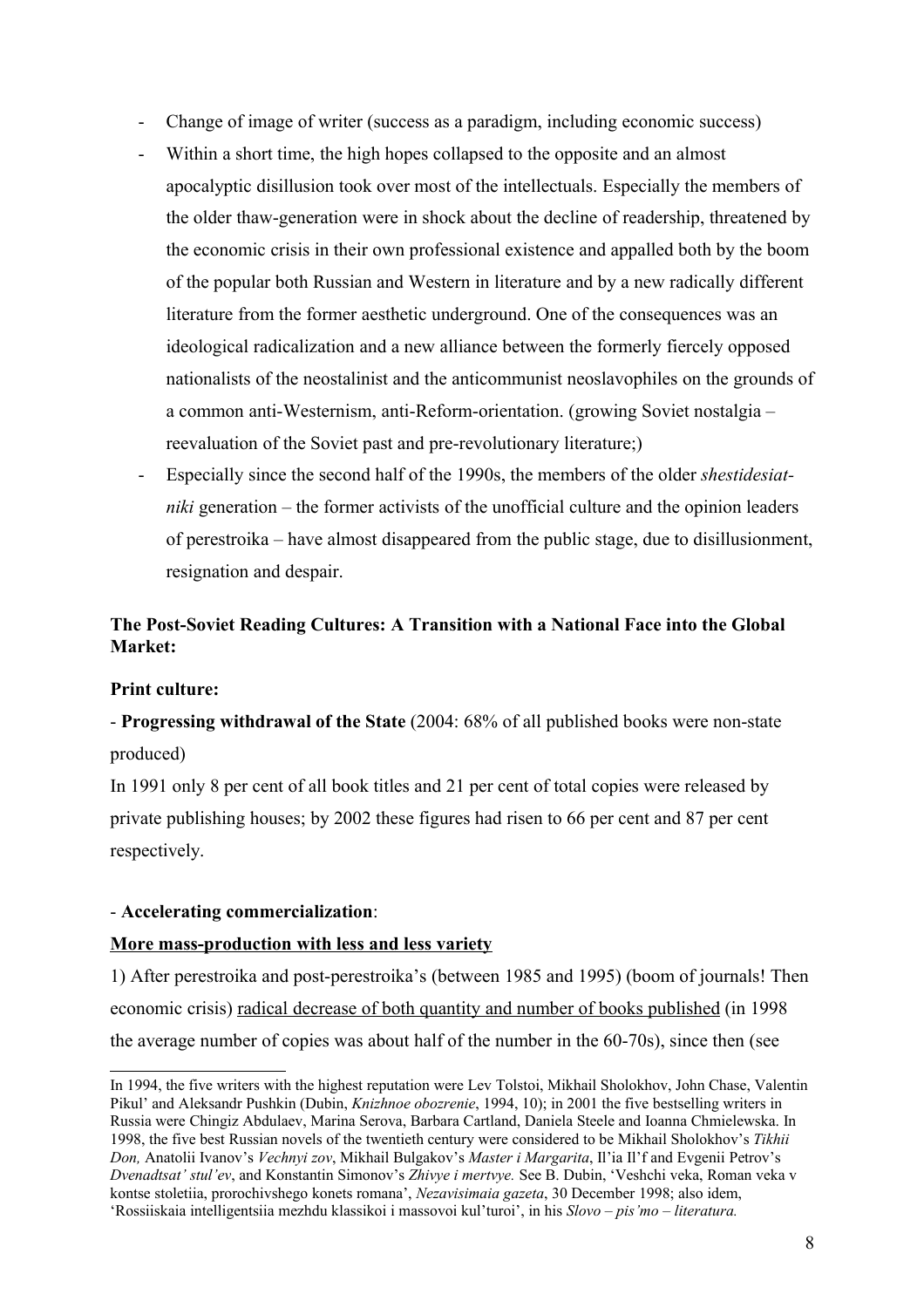1995-2004) there has been a radical increase of titles (specify: series-masslit "vary" within same patterns;), which is, however, deceiving, if looked at closely:

The greatest variety exists in editions under 500 copies: scholarly, and artistic literature, but most never reach a wide audience or even the periphery or even readers at all (foundationproductions/translations). General copies of mass-literature decrease of copies, strong serialization (2004: 35% of all book-production by titles, by copies even 53%).

**Number of titles and copies of books, published in Russia (RSFSR, RF) (1985-2005)[8](#page-8-0)**

| Year          | 1985       | 990    | 1995       | 2000   | 2001    | 2002   | 2003   | 2004   | 2005    |
|---------------|------------|--------|------------|--------|---------|--------|--------|--------|---------|
|               |            |        |            |        |         |        |        |        | (first  |
|               |            |        |            |        |         |        |        |        | half)   |
| <b>Titles</b> | 51 094     | 41 234 | 33 623     | 59 543 | 79 332  | 69 749 | 80 971 | 89 066 | 47 404  |
|               | (7 books)  |        | less than) |        |         |        |        |        |         |
|               | per pers.) |        | 3 per ps.) |        |         |        |        |        |         |
| Copies        | 725,0      | 553,1  | 475,0      | 471,2  | 542,3   | 591,3  | 702,3  | 685,9  | 303     |
| (Mill.)       |            |        |            |        |         |        |        |        |         |
| Average       | 33 761     | 37 665 | 14 127     | 7913   | 7 7 1 0 | 8478   | 8673   | 7 701  | 6 3 9 2 |
| copies        |            |        |            |        |         |        |        |        |         |

# 2) **Literature and books become trade-objects. From Writer of "proizvedenie" (Velikij Russij Pisatel' Russkoj Zemli) to producer, manager, agent of "book"** – trading literature.

Writer: concept of success: from authority by f.i. status in canon: emigration, underground, non-conformist classic etc. (vs. Nabokov, Pasternak etc.) to authority: by selling numbers, , cult-status, "oblozhki"/cover-design and public appearance – scandalous (for example Akunin, Pelevin, Prokhanov, and Sorokin: Led, 35.000, from "Ad marginem" to "Zacharov")

# - **Dissolution of distribution system, devastating clash of library – system throughout the country:**

Decrease of number of big book-stores from more than 4.500 in RSFSR to less than half in RF. Only 10% of all yearly book-production get distributed to libraries. Only 19% readers get their books in public libraries (comp. 82-92% in early 1980s!) – scholarly literature only 9% - , 39% buy them in stores, and 60% obtain books from friends and collegues.

- In the RSFSR 7 books per person
- 1995 less than 3 books per person

<span id="page-8-0"></span><sup>&</sup>lt;sup>8</sup> Additional explanation:

<sup>80.000</sup> books throughout the Soviet Union in 1985.

Popular books had around 200-300 000 copies, roman-gazeta about 1,3 Mill., today detective novels have an average number of 15-20 000 copies; artistic prose about 5 000 average copies.

<sup>2001 3,4</sup> books per person; out of these 11.000 titles were literature

To compare with Germany:

<sup>2002</sup> 78.896 titles of first prints, 13,9% of these literature;

general number of copies: 701,1 Mio. (i.e. 15 books per person, 33% more than in 2001), fiction and nonfiction 29.9%; academic books 3,1%.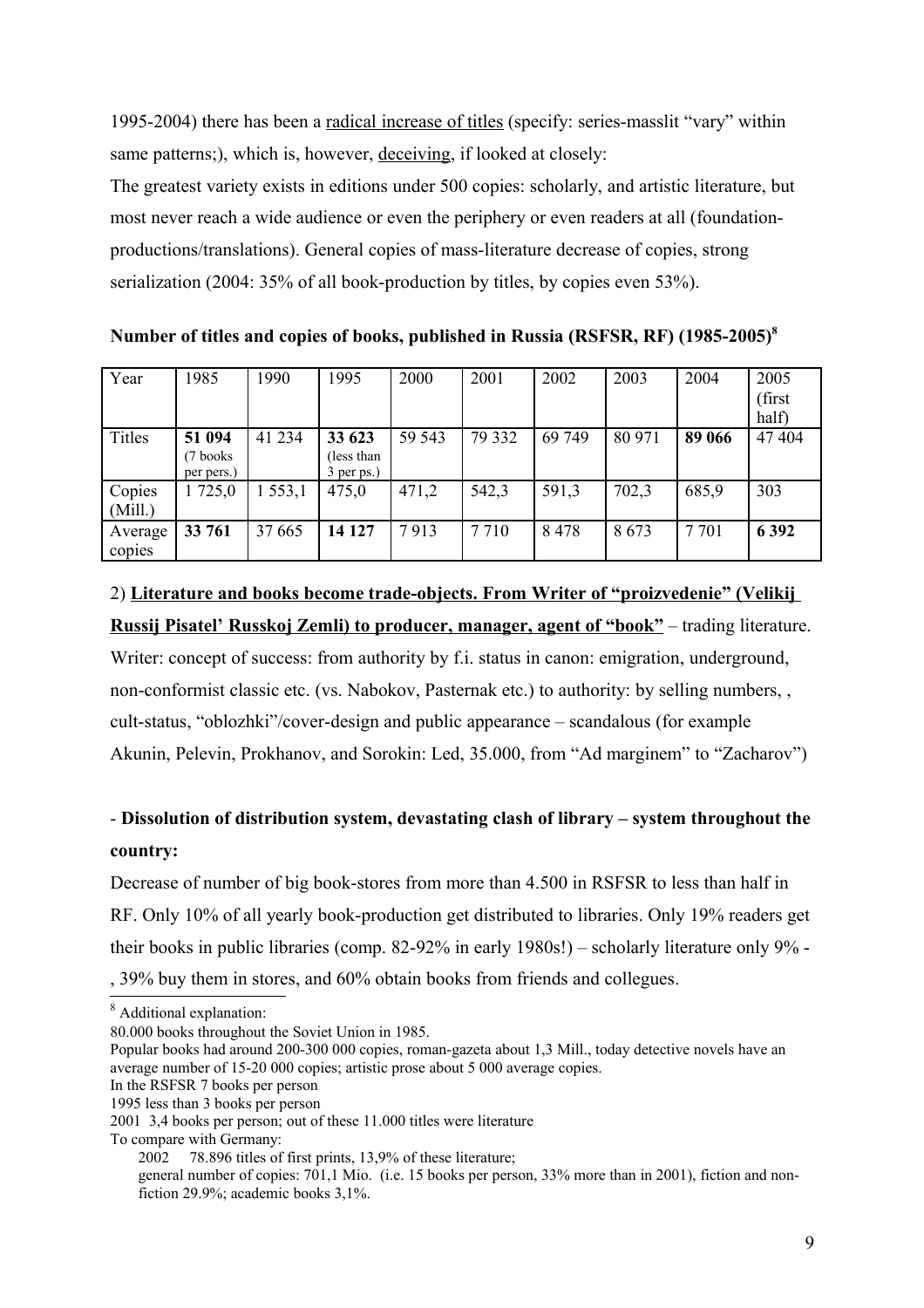## **The Russian book market**

| Year | Number of publishing houses        | Book stores                                 |
|------|------------------------------------|---------------------------------------------|
| 1982 | 250 in RSFSR $*$                   |                                             |
| 1990 | $280**$                            | approx. $4500$                              |
| 2002 | $2000$ active $(20000$ registered) |                                             |
| 2005 |                                    | Only approx. $2250 + 10-20000$ street table |
|      |                                    | stores***                                   |

Additional explanations:

\*Out of the 250 publishers in RSFSR in 1982, 70 were centralized.

\*\*In 1990 there were less publishing houses in the RSFSR than had been in Tsarist Russia in 1913. In 2005 out of the approx. 2 250 countrywide book stores (RF) , there are about 2000 independent, and 500 net-stores.

\*\*\*Per book store in Russian cities there are about 60 000 clients, in West European countries its about only 10-15 000.

**Re-Monopolizing:** Two thirds of all books published by only 40 publishers. Within this number, absolute monopolists: (besides "DROFA" and "PROSVESCENIE"). Two thirds of all book-production (28% in terms of titles) are being produced by only 40 publishers, many of whom are so called "packages", filiales of the market-leading tycoons AST and EKSMO.

# **A Word on literature in translation:**

# **Translated books in Russia (1990-2004)**

|      | Number of titles | General copies | Average number of<br>copies (books by<br>1000) |
|------|------------------|----------------|------------------------------------------------|
| 1991 | 3763             | 470,2          | 124 953                                        |
| 1994 | 4655             | 184,6          | 39 656                                         |
| 1997 | 5802             | 97.9           | 16873                                          |
| 2000 | 7233             | 72,7           | 10 051                                         |
| 2004 | 10 959           | 86,8           | 7922                                           |

Additional information: 1995 Out of 5 published books 3 were translated. The number of translated books published between 1991 and 2004 increased by 2,9 times, while the average number of copies decreased by 15,8 times.

## **Consequences for Reading cultures:**

- **Decline of reading altogether:** 

## **Do you read books, papers, journals?** (2003-2005)

|              | <b>Books</b> | $\sim$ | Papers |      | Journals       |      |
|--------------|--------------|--------|--------|------|----------------|------|
|              | 2003         | 2005   | 2003   | 2005 | 2003           | 2005 |
| regularly    | $26\%$       | 29     | 43     |      | ⌒              |      |
| occasionally | 40           |        | 43     |      | 4 <sup>7</sup> | 48   |
| never        | 34           | 37     |        |      | n n            | ر ر  |

2003: percent out of 2100 respondents,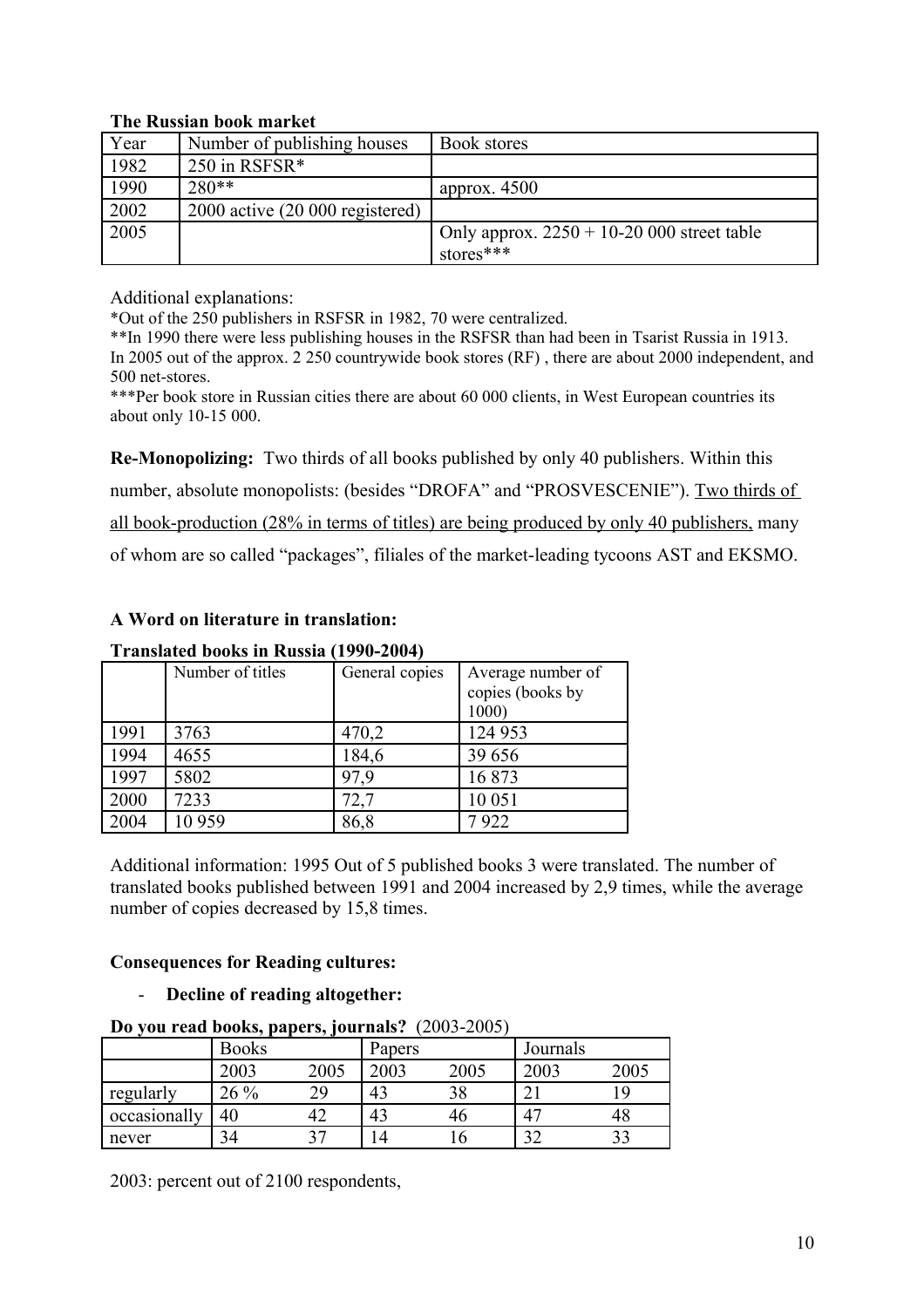2005: percent out of 2400 respondents.<sup>[9](#page-10-0)</sup>

# **Reasons: Old and new media**

#### **TV-Culture**

.

85% of the Russian population considers TV main source of information and media. Increase by 9% since 2000 (VTSIOM).

**Internet** later than in the West (since 1996-97), first only for military functions. In 2001 only 1,9% of population used Internet at all. Catching up fast (today worldwide greatest piroting marked); in 2005 7% of population use Internet daily, 22% once a month, increase since 2000 by 20%. An island of freedom of press, no state-controll, proportionally radical in expression of all, new law plans limitation. 20-50 000 visit daily political sites of rambler.ru. Estimated 40 Mio. Internet users out of the 142Mio. population of the RF. Medvedev reassured Web Users last week at the opening of the 12<sup>th</sup> annual Russian Internet Forum in Gorky-10, as plans to introduce a new law in the Duma to tighten control and regulation of the populations last and most vibrant venue for political and cultural discussion. Medvedev: "The answer to this question is fairly simple: Laws must be respected everywhere…At the same time, the state should talk a calm, fair position." (Moscow times Friday, April 4, 2008, p. 3). The last word has by far not been said in this.

| For obtaining various information      | 70% |
|----------------------------------------|-----|
| For electronic communication           | 64% |
| For tracking down news                 | 50% |
| For listening to music                 | 29% |
| For electronic databases and libraries | 29% |
| For checking brands for shopping       | 25% |
| For Chatting                           | 24% |
| For Compter games                      | 23% |
| For watching films                     | 13% |

|  | Using the Internet in Russia (2003; N=2100) |  |  |
|--|---------------------------------------------|--|--|
|  |                                             |  |  |

Poll of Levada-Center in 2003. N= 2100 people, 81% under the age of 39.

## - **New types of readers, functions of reading**

Leisure time reading, vacation, visual effects,

Reflecting acceleration or reflecting slowing down,

Decrease of distance, texts without commentaries.

Texts of Russian classics rapidly disappear.

<span id="page-10-0"></span><sup>9</sup> Dubin, Boris/Zorkaja, Natalja: Knigi v segodnjasnej Rossii: vypusk, rasprostranenie, ctenie, in: Vestnik obscestvennogo mnenija 5 (2005)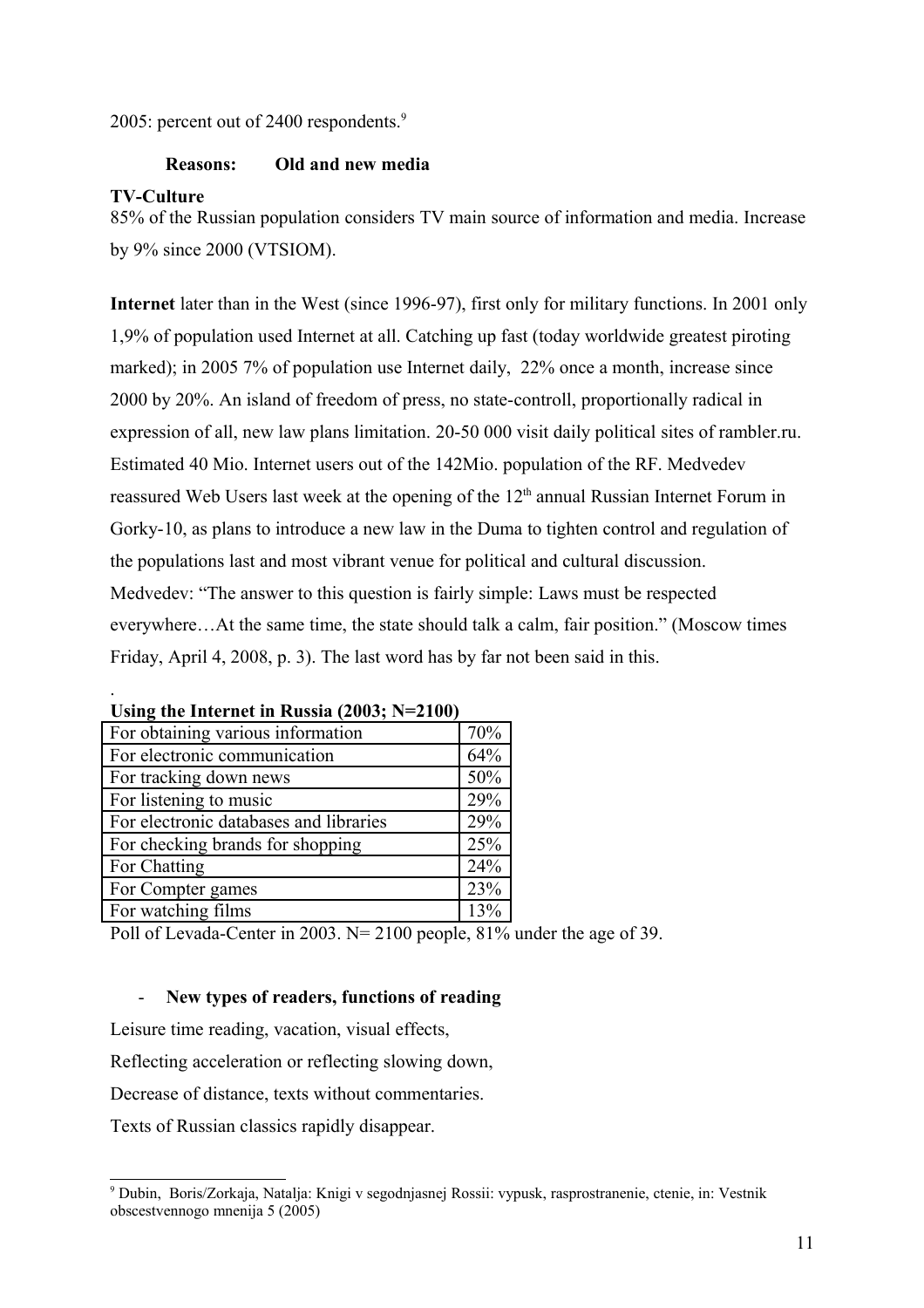#### **Widening gap between center and periphery**

40% of all printed books never get to their readers. Cities with less than 100.000 cut off from distribution system of stores and libraries. Library system, even central libraries, in radical decline. Desastrous socio-cultural consequences of clash of thick-journal-system: vulgarization, criminalization, backlash to national, conservative preferences of readingmaterial:

# **Widening gab between readerships: advanced elite and mass-readers at the periphery:**

Majority of all readers prefer mass-produced genre-literature (detective: more female, ironic than hard-boiled male, science-fiction and fantasy, historical novel, romance in foreign (pref. English) translation)

Majority of educated readers non-urban and small towns, middle and older generation prefer Russian literature to foreign translated literature, patterns of first period of Modernity (turn of the century)

Advanced readers with higher education, mostly young (between 19-30), urban, prefer: selected authors of Russian 1960-70s non-conformist poetry and prose, non-canonical genres with merging traditions, high-low levels and dynamic value-systems and non-classical literary regions (South-Eastern Europe, Balkan, Scandinavia, Turkey, Japan, Latin-American), postmodern literature (centre-periphery-problems, multiethnic problems.)

# **Thesises on the Post-Soviet Clash of Reading Cultures and questions for discussion: Long echoes of the past:**

1. Shortcomings in both elite and mass-reading material

2. The effect of long-term isolation: closed circles of reception ("cechovoe povedenie")

## **Transition into the Global Market:**

1. **An amazing activity of vibrantly translated books from philosophy, sociology, cultural studies, literary criticism to journalism is, however, barely reaching a readership of any remarkable amount** and thus failing to have any broader effect on the countries state of the humanities, as the equally accelerating turn of book-production into a trade with re-monopolized structure and return to large-scale regulation via series, ideological channelling and – mostly – TV-media.

**2. The gap between center and periphery and elite and mass-readerships enforces alienation within the Russian population.**

**3. The intellectual elite was not prepared for the challenges and dynamics of cultural life in the new Russia as well as for the challenges of the global market**: it did not come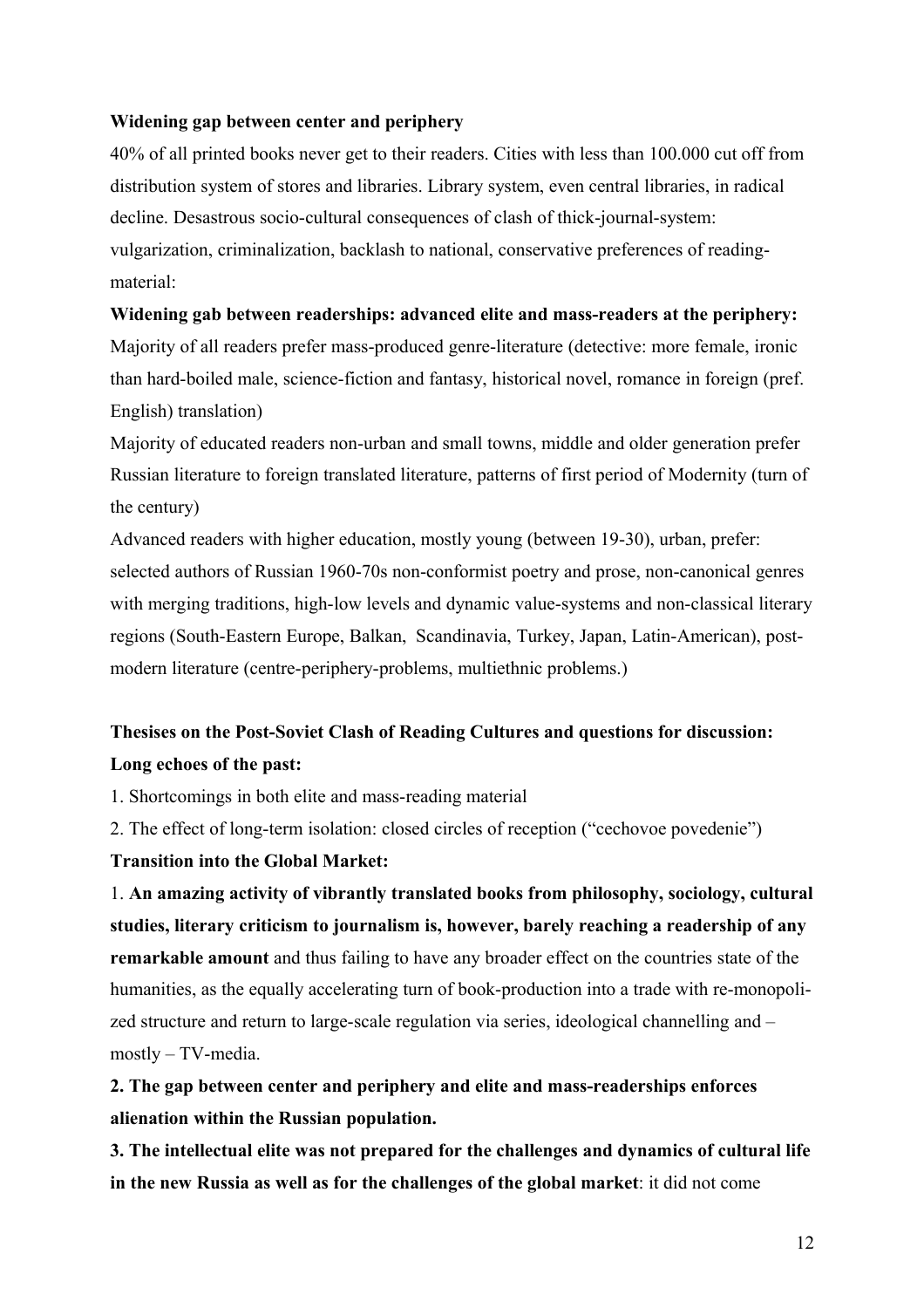naturally for them to market literature, to compete with foreign or domestic bestsellers, to advertise their literary works through TV appearances or internet publications. Their place has been taken by ambitious professionals of the younger generation, with language skills and international know-how, whose concerns are often less moral than material.

Although there are some remarkable, competent and even brilliant young new critics, esp. among those who are open towards both "complex artistic" and "popular" genre-literature, Post-Soviet literary criticism generally failed to help liberate people's minds and enable them to re-evaluate the past. While the extensive growth of the book market and the disappearance of a clearly defined literary field make significant new demands on professional critics, the majority of them has not been prepared to encourage more pluralistic notions by putting forward alternative concepts of literature, by widening the corpus of books reviewed and by reshaping the aesthetic tastes of the readers.

They were not prepared to meet the challenges of an open competition of different Russian and foreign literatures, of the new media, of globalization, in part responsible for rollback to nationalism and mental blockage, going conform with the new strong leadership's populist politics, xenophobia, ethnogenetic concepts in humanities, resisting differentiation.

#### **With a National Face:**

Nats Best and other National awards; reconstruction of the public library-system and establishing a canon of National Literature (series, mostly TV, promotion of Imperial and Orthodox Slavic paradigm), rages against opposition, school and College reading programms (Religious education)

## *Questions for discussion:*

*Thesis Gudkov/Dubin: What we currently observe in Russia, is NOT, as many assume, a revival of the Soviet system,typical cultural patterns indicating a return of the Soviet past, but it is a historically unprecedented state of longterm period of decay of authoritarian system with specific qualities and elements which need to be described and analyzed.* Or rather

*Global convergence of conditions as a common frame of reference for transformation of post-communist societies in East and West alike.*

#### **To add:**

#### **Historical preconditions:**

- literary criticism claimed to be superior to literature
- syncretism, a large-scale-approach bol'shoi, masshatabnyi to big questions and ideas. Big articles discuss texts, often not new, presuming that the readers are familiar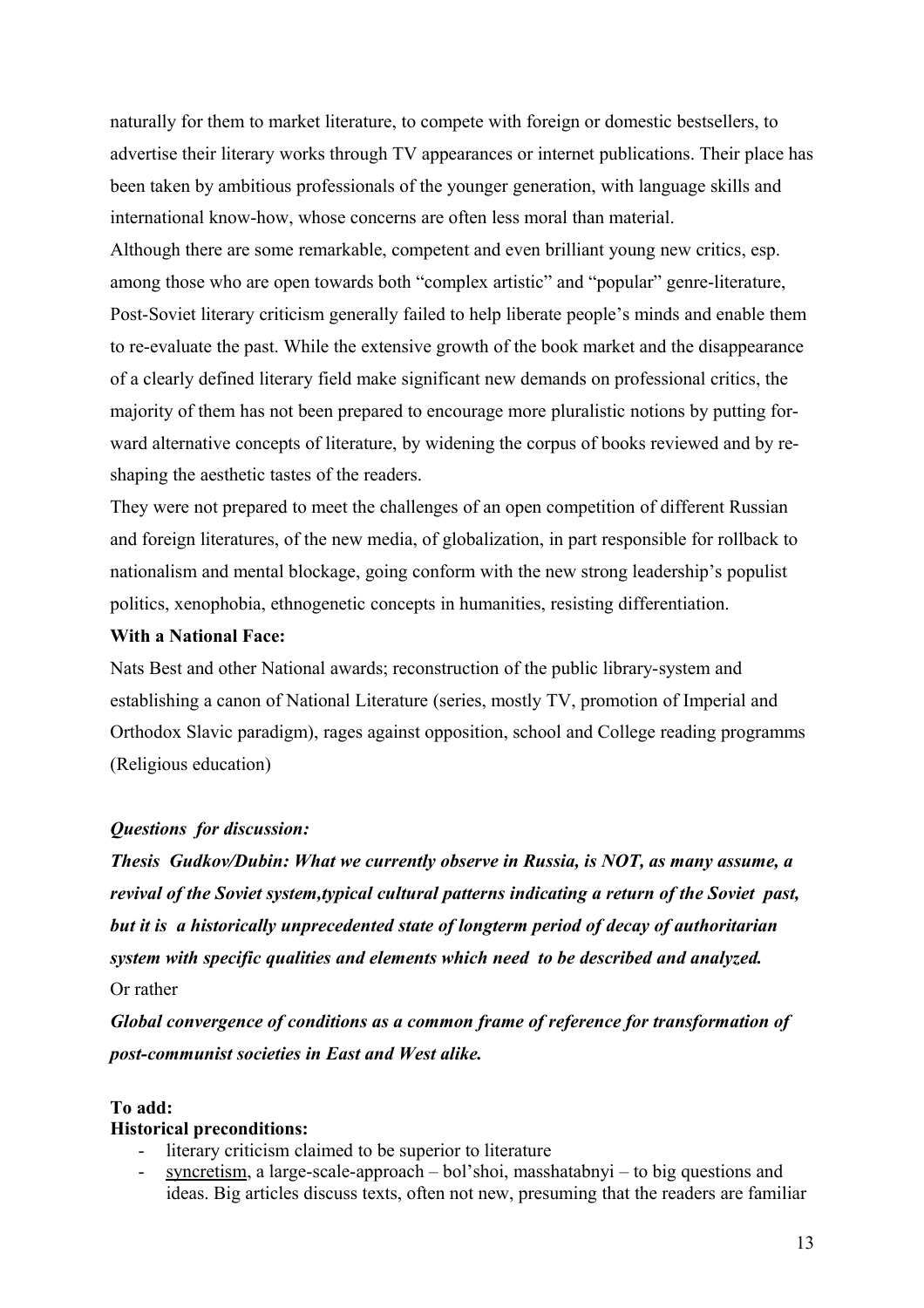with the texts (i.e. AFTER reading), almost no information or discussion of aesthetic qualities, mostly no books, but texts, published in the journals; - Stalin 1947: literary critics: "hosts of the literary process"

#### **Effect on literature itself**

More clearly in popular genres: Crisis of maleness, Lack of Russian romance literature Ironic zhenskii detektiv more than boevik in last years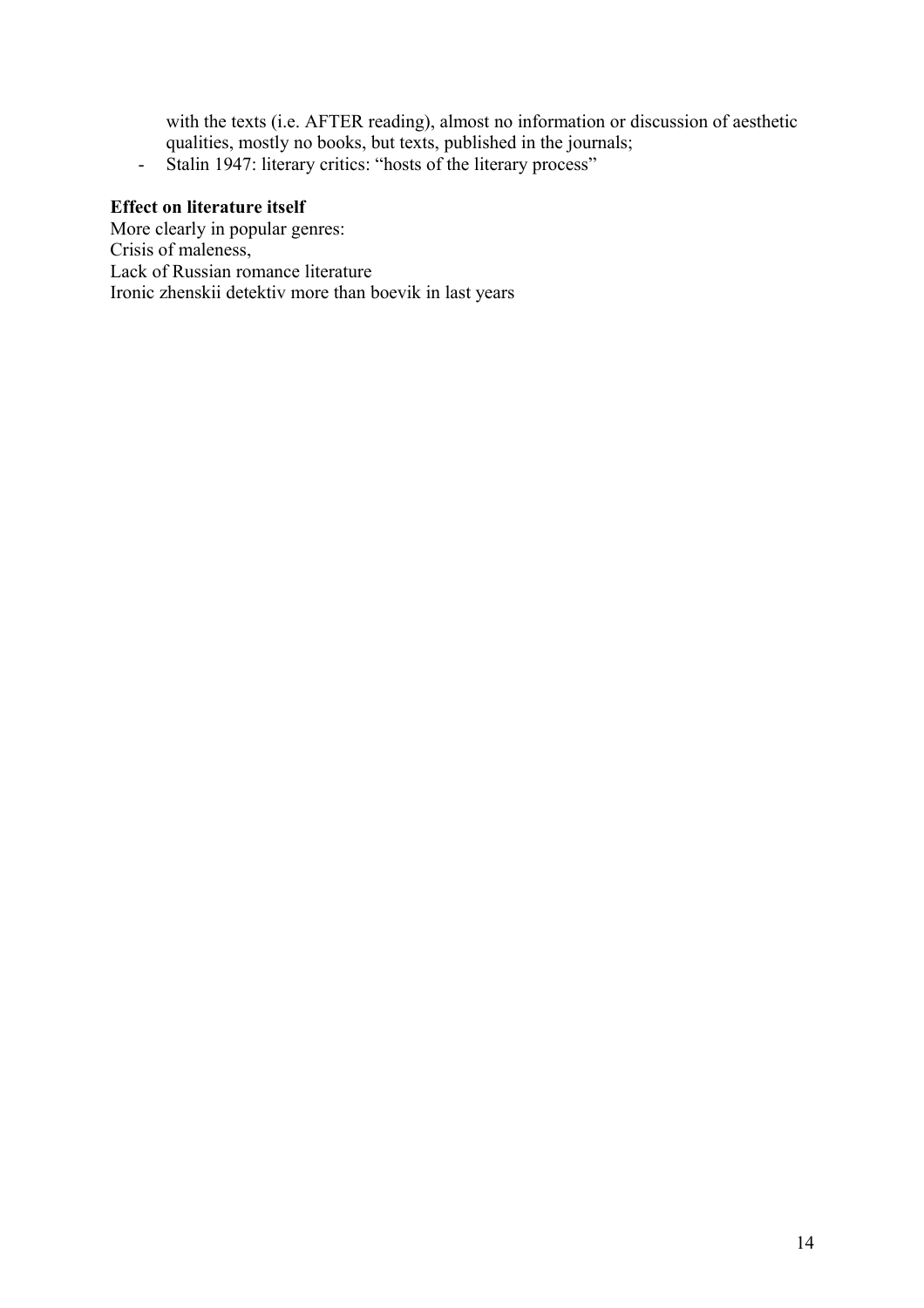## **Selected Bibliography:**

Becker, Petra: Verlagspolitik und Buchmarkt in Russland (1985-2002). Prozess der Entstaatlichung des zentralistischen Buchverlagswesens, Wiesbaden: Harrassowitz, 2003

Dobrenko, Evgeny: The Making of the State Reader. Social and Aesthetic Contexts of the Reception of Soviet Literature, Stanford 1997 (russ. Formovka Sovetskogo Citatelja, SPb. Sovremennaja zapadnaja rusistika, 1997)

Dubin, Boris: Zit' v Rossii na rubeže stoletij, (sb. st.), M: Progress-Tradicija 2007

Dubin, Boris: Intellektual'nye gruppy i simvoličeskie formy. Očerki sociologii sovremennoj kul'tury, M: Novaja istorija, 2004

Dubin, Boris/Zorkaja: Knigi v segodnjašnej Rossii: vypusk, rasprostranenie, čtenie, in: Vestnik obšč. Mnenija, 5 (2005)

Dubin, Boris: Citatel' v obščestve zritelej, in: Znamja 5 (2004), S. 168-178

Dubin, Boris: Slovo – pis'mo – literature, M: NLO, 2001

Dubin, Boris: Masse und Macht. Literatur und Buchmarkt in Russland, in: OSTEUROPA 9-10 (2003), S. 1281-1294

Gudkov, Lev: Negativnaja identičnost'. Stat'i 1997-2002, M: NLO, 2004

Il'nickij, Andrej: Knigoizdanie sovremennoj Rossii, M 2002

Kaspe, Irina: Fenomen knižnogo bestsellera, in: Neprikosnovennyj zapas 2/16, 106-111

Lovell, Stephen/Menzel, Birgit (eds.): Reading for Entertainment in Contemporary Russia. Post-Soviet Popular Literature in Historical Perspective, Munich: Kubon&Sagner 2005

Lovell, Stephen: The Russian Reading Revolution. Print Culture in the Soviet and Post-Soviet Eras, London-Oxford: MacMillan 2000

Menzel, Birgit: Bürgerkrieg um Worte. Die russische Literaturkritik und die Perestrojka, Köln-Wien 2001, russ. Graždanskaja vojna slov, SPb: Akademičeskij proekt, 2006

Menzel, Birgit: Blick durch ein deutsches Teleskop. Russische Literaturkritik im Wandel, OSTEUROPA 9-10, 2003, 1295-1307 (russ.: Neprikosnovennyj zapas. Debaty o politike i kul'ture 4 (30), 2003)

Menzel, Birgit: Generationswechsel – Autoritätenwechsel. Literarische Kommunikation in Russland seit den 1990er Jahren, in: Kulturelle Konstanten im Wandel. Zur Situation der russischen Kultur heute, ed. Birgit Menzel, Bochum: Projekt-Verlag, 2004, 112-123

Otcy i deti. Pokolenčeskij analiz Sovremennoj Rossii, pod red. Ju. Levady, T. Sanina, M: NLO, 2005